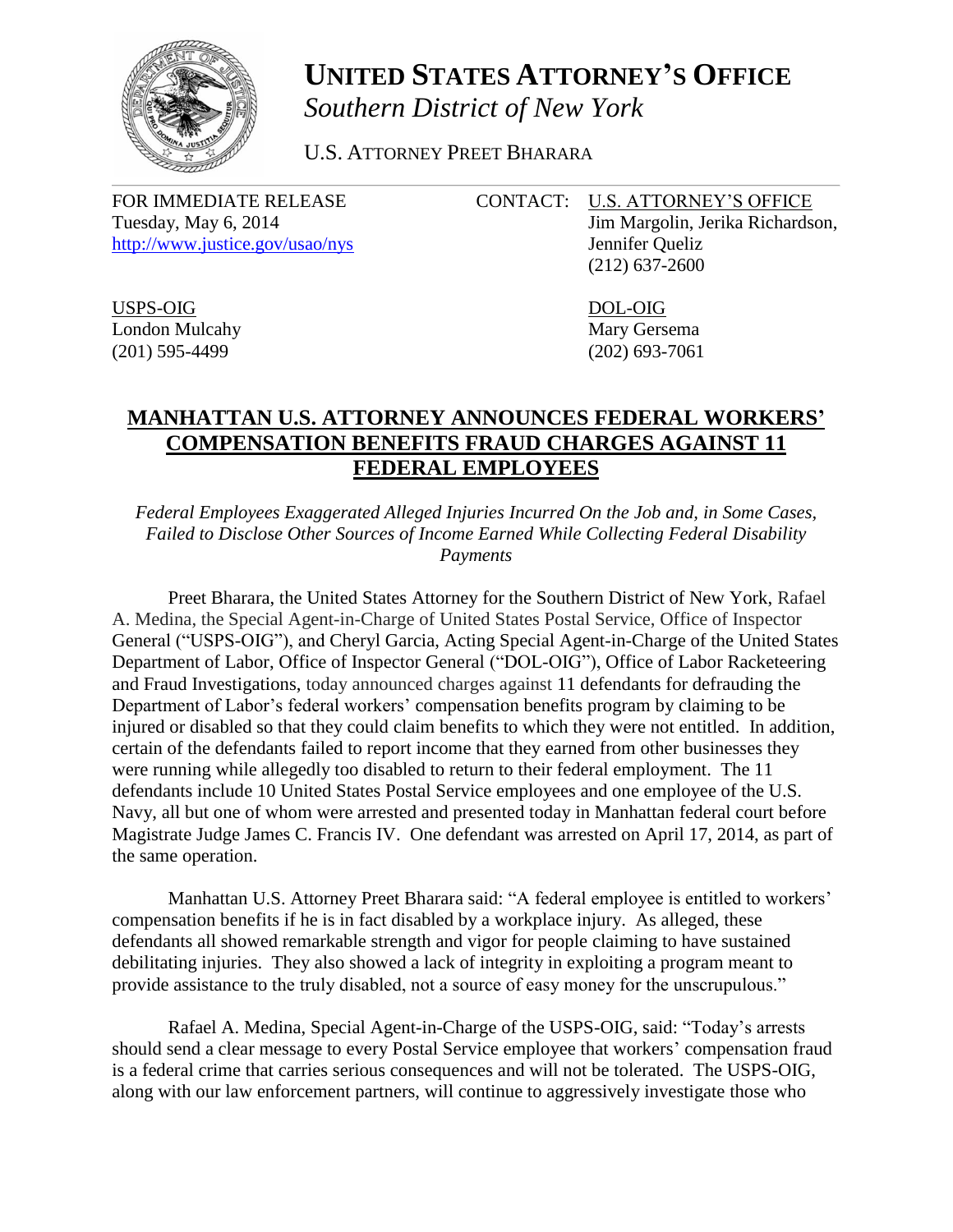engage in fraudulent activities intended to defraud federal benefit programs and the Postal Service."

According to the allegations in the Complaints unsealed today in Manhattan federal court:

## *The Regulatory Scheme*

Postal Service and other federal employees are covered by the Federal Employees' Compensation Act ("FECA"), which provides tax-free benefits to civilian federal employees who sustain injuries or an occupational disease as a result of their employment. Postal employees can receive up to 75 percent of the gross salary to which the employee is entitled if the employee has at least one dependent. The Postal Service is the largest participant in FECA, paying more than \$1 billion in benefits and \$60 million in administrative fees annually.

Pursuant to the DOL's Office of Workers' Compensation Programs ("OWCP") guidelines, a claimant must prove that he or she is injured by submitting a claim, including medical documentation and other evidence, which attests to the severity of the claimant's injury or disability. The employee's claim and supporting medical evidence is evaluated by the OWCP to determine the claimant's medical impairment and the effect of the impairment on the claimant's ability to work on a sustained basis. Once approved, in order to receive FECA benefits on an ongoing basis, the claimant is required to update the OWCP periodically on, among other things, the status of his or her physical condition. In addition, the claimant is required to certify periodically whether he or she has had any other sources of income within the past 15 months. Claimants are advised that fraudulent concealment of income or other information which would have an effect on benefits may result in criminal prosecution.

## *The Defendants*

The 11 defendants charged as part of this operation are JUANITA TOLBERT, SAMUEL MUNOZ, SHONTA HOLMES, ALICE BACA, FAITH PINKNEY, ANGEL CORUJO, PEDRO NUNEZ, RONALD WERNER, LASHONNE TUGGLES, CHARLES WALWYN and JEANNIE WIGFALL. The defendants defrauded the DOL's OWCP in a variety of ways. For example:

SHONTA HOLMES, who had been employed by the Postal Service since 1989, submitted a federal workers' compensation claim indicating that she sustained an occupational injury, Carpal Tunnel Syndrome, on or about April 17, 2002. Since May 2004, HOLMES has drawn federal benefits and has not reported to work. In January 2012, HOLMES was examined by a doctor to evaluate her capacity to work. The doctor's report stated that HOLMES could not resume any type of work and that HOLMES was unable to handle even "10 pounds of weight up to one-third at a time even in a sedentary position." In July 2012, another doctor submitted a report which concluded that HOLMES was "permanently and totally disabled." In September 2013, HOLMES stated that her condition limits many of her daily activities including bathing, bike riding, doing her hair, driving, laundry, going to the store, and sexual activities. HOLMES indicated that she considered herself "totally disabled" and "unable to perform any assignment for the Postal Service." Nevertheless, in the course of the investigation from October 2011 through September 2013, HOLMES has been observed in and around public places, such as stores and gyms, engaged in strenuous physical activity. For example, HOLMES has been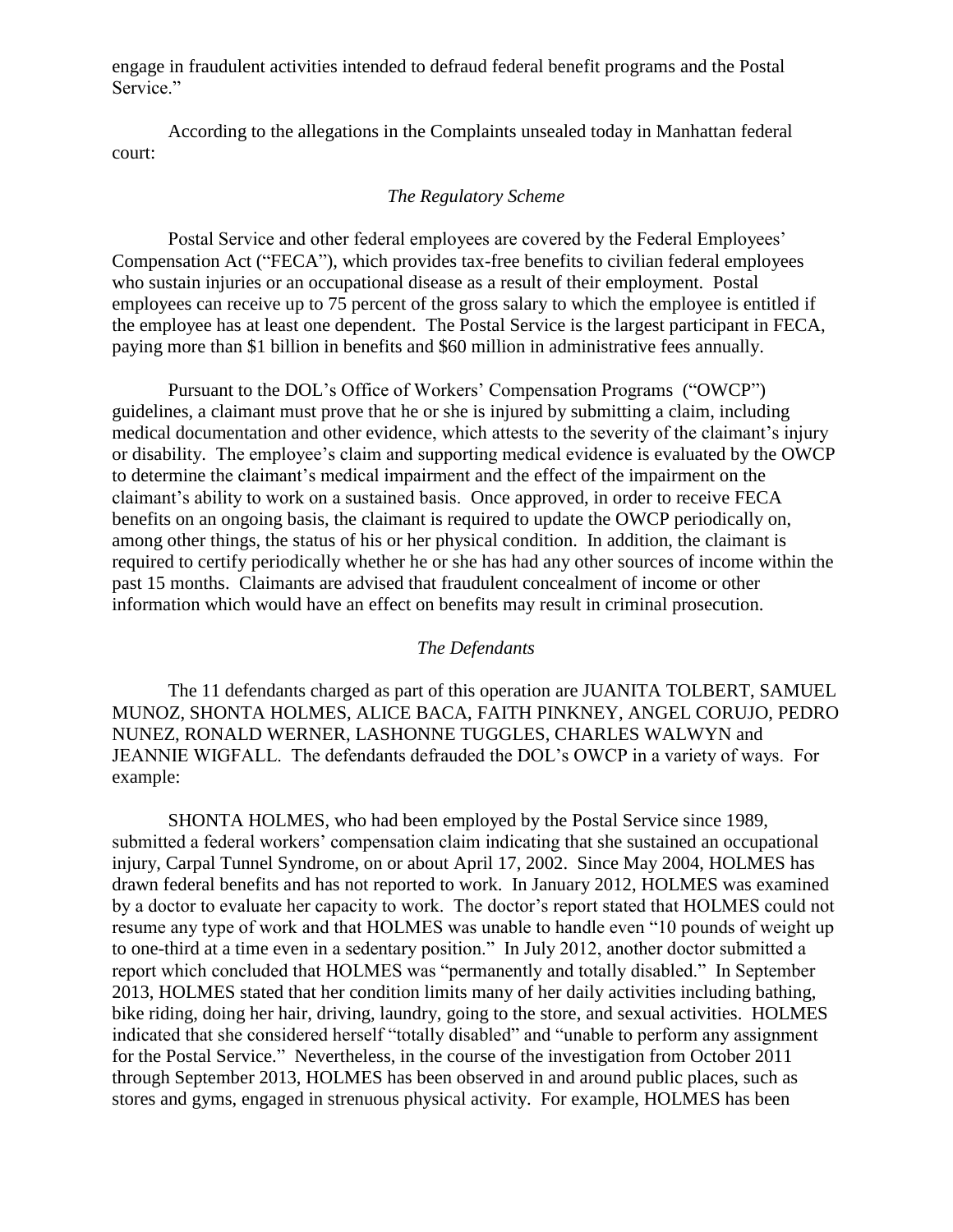observed in a gym using dumbbell free weights, each weighing approximately 10 to 20 pounds, and performing repetitive strengthening exercises such as bicep curls and chest presses; using a "Smith Machine," which is a free standing piece of equipment used in weight training, to perform shoulder press exercises with the machine loaded with approximately 50 to 100 pounds of weights; participating in an "Ultimate Abs" class, which involved the use of weight training exercises with a barbell; exercising on a treadmill and a Stairmaster; and working out with a personal trainer, including punching a punching bag while wearing boxing gloves. In addition, HOLMES has been observed driving, shopping, and running errands. As of May 3, 2014, HOLMES has received FECA compensation totaling approximately \$426,114.35.

ANGEL CORUJO, who had been employed by the Postal Service since 1987, submitted a federal workers' compensation claim indicating he sustained a back injury on or about July 15, 2003. Since he began to draw federal benefits in or about August 2003, CORUJO has not reported for work. In October 2013, CORUJO certified that he had not worked for any employer during the past 15 months. In January 2014, CORUJO submitted a report by a doctor in which CORUJO reported pain as a "7/10 severity all the time" and represented that he used a motorized wheelchair while at home and a cane for ambulatory assistance in the community. Nevertheless, in the course of the investigation, CORUJO was observed in 2013 hanging holiday decorations at his home, including balancing on a stepstool; pushing a loaded shopping cart at a home improvement store without the aid of a wheelchair or cane; and, in 2014, using a snow blower to clear his driveway of snow. In addition, the investigation uncovered that CORUJO was employed periodically in 2013 and 2014 by another employer other than the Postal Service, something he did not report as required. As of April 5, 2014, CORUJO has received FECA compensation totaling \$402,651.

RONALD JAMES WERNER, who had been employed as a civilian firefighter by the U.S. Navy prior to September 2005**,** submitted a federal workers' compensation claim indicating he sustained a knee injury in September 2005. Since at least April 2008, WERNER has drawn federal benefits and has not reported for work. In January 2013, WERNER certified that he had not worked for any employer during the past 15 months and that he had not earned any income from other employment in that time period. In January 2012, WERNER submitted a report by a doctor which stated that he could not perform his usual job or another type of work even with restrictions. In May 2013, WERNER submitted a report by another doctor which stated that WERNER was "permanently unable to work" due to a "[t]otal knee replacement" and that he would be unable to, among other activities, sit, walk, stand, reach, twist, bend or operate a motor vehicle to work. Nevertheless, in the course of the investigation in 2013, WERNER was observed in the vicinity of a truck bearing the logo "Werner's Home Improvements" at various worksites where residential construction was taking place; entering and shopping in various home improvement stores, including purchasing 2x4s and other construction supplies; loading and unloading building construction materials into and out of a pickup truck; and arriving at a recycling center and unloading various appliances from his vehicle. WERNER's credit card records reflect over \$180,000 in purchases from a home improvement store from 2010 to 2013. In addition, an employee of a home improvement store where WERNER shopped praised WERNER to law enforcement agents who asked for a recommendation for a contractor, saying that WERNER was highly recommended and had been known at the store for years. Between April 2008 and March 2014, WERNER has received FECA compensation totaling \$340,812.

\* \* \*